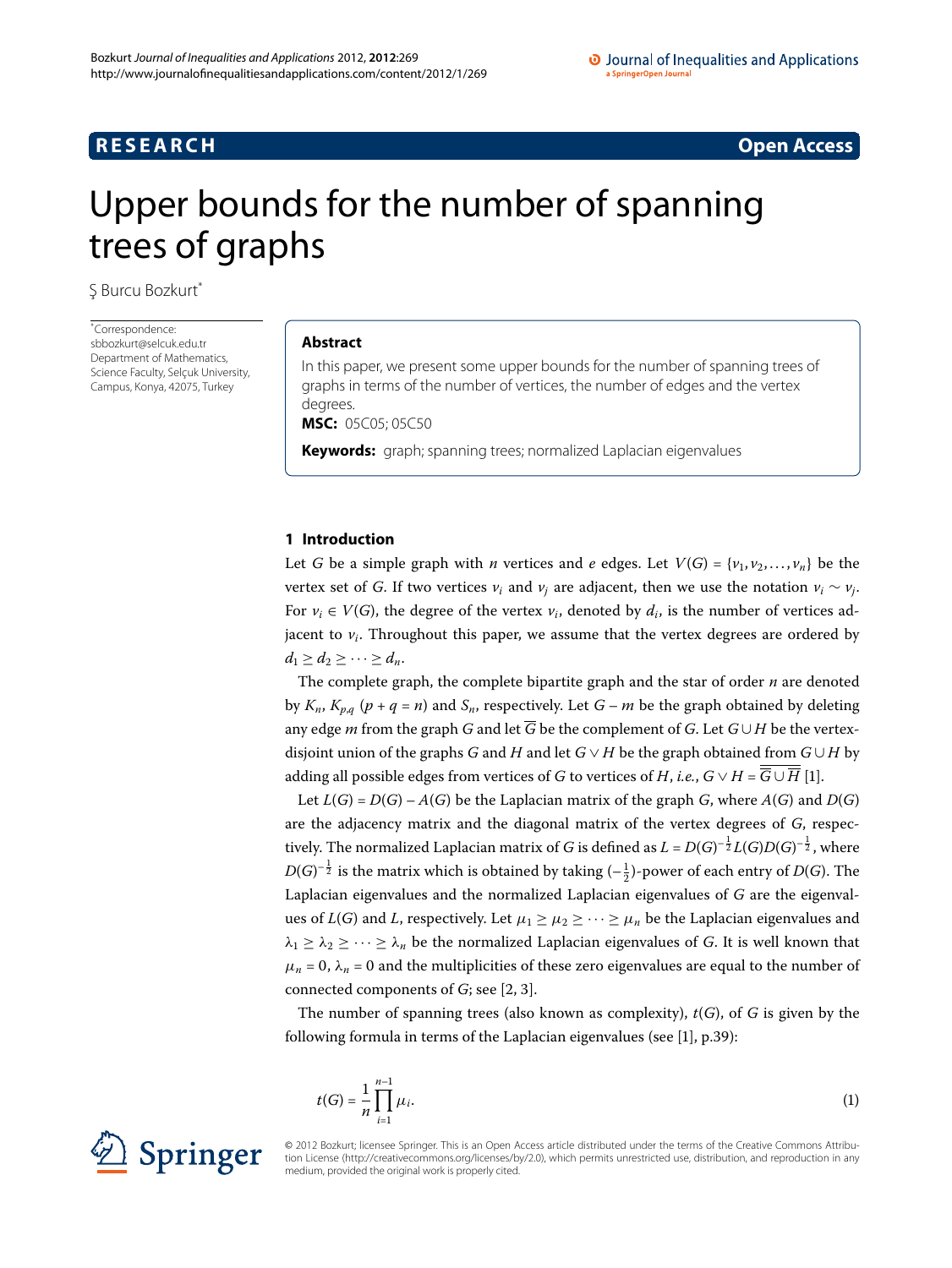It is known that the number of spanning trees of *G* is also expressed by the normalized Laplacian eigenvalues as follows (see  $[1]$  $[1]$ , p.49):

<span id="page-1-8"></span>
$$
t(G) = \left(\frac{\prod_{i=1}^{n} d_i}{2e}\right) \prod_{i=1}^{n-1} \lambda_i.
$$
 (2)

Now we list some known upper bounds for *t*(*G*).

- Grimmett $[4]$  $[4]$ :

<span id="page-1-2"></span><span id="page-1-0"></span>
$$
t(G) \le \frac{1}{n} \left(\frac{2e}{n-1}\right)^{n-1}.\tag{3}
$$

- Grone and Merris [5]:

<span id="page-1-1"></span>
$$
t(G) \le \left(\frac{n}{n-1}\right)^{n-1} \left(\frac{\prod_{i=1}^{n} d_i}{2e}\right).
$$
\n(4)

- Nosal [6]: For *r*-regular graphs,

<span id="page-1-4"></span>
$$
t(G) \le n^{n-2} \left(\frac{r}{n-1}\right)^{n-1}.\tag{5}
$$

- Kelmanns ([\[](#page-6-0)1], p.222):

<span id="page-1-3"></span>
$$
t(G) \le n^{n-2} \left(1 - \frac{2}{n}\right)^{\overline{e}},\tag{6}
$$

where  $\overline{e}$  is the number of edges of  $\overline{G}$ . - Das [7]:

<span id="page-1-6"></span>
$$
t(G) \le \left(\frac{2e - d_1 - 1}{n - 2}\right)^{n - 2}.\tag{7}
$$

 $-$  Zhang  $[8]$  $[8]$ :

<span id="page-1-5"></span>
$$
t(G) \le (1 + (n-2)a)(1-a)^{n-2} \frac{1}{n} \left(\frac{2e}{n-1}\right)^{n-1},
$$
\n(8)

where  $a = (\frac{n(n-1)-2e}{2en(n-2)})^{1/2}$ . - Feng *et al.* [9[\]](#page-6-8):

<span id="page-1-7"></span>
$$
t(G) \le \left(\frac{d_1+1}{n}\right) \left(\frac{2e - d_1 - 1}{n-2}\right)^{n-2} \tag{9}
$$

and

$$
t(G) \le \left(\frac{\sum_{i=1}^{n} d_i^2 + 2e - (d_1 + 1)^2}{n - 2}\right)^{\frac{n-2}{2}}.
$$
\n(10)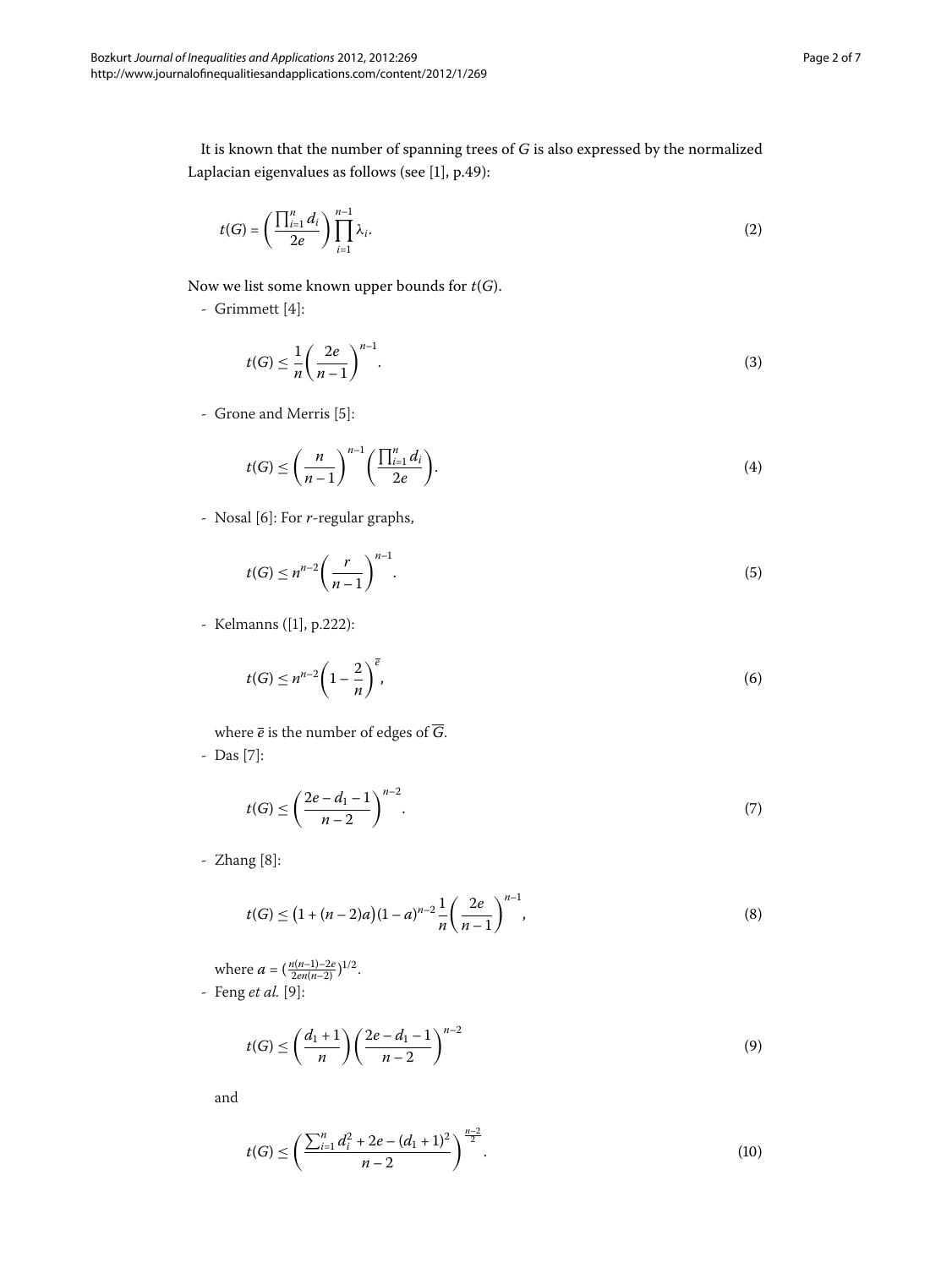- Li *et al.* [\[](#page-6-9)10]:

<span id="page-2-0"></span>
$$
t(G) \le d_n \left(\frac{2e - d_1 - 1 - d_n}{n - 3}\right)^{n - 3}.\tag{11}
$$

In  $[4]$  $[4]$  Grimmett observed that [\(](#page-1-0)3) is the generalization of (5). Grone and Merris [5] stated that by the application of arithmetic-geometric mean inequality,  $(4)$  $(4)$  leads to  $(3)$ . In [7[\]](#page-6-6) Das indicated that (7[\)](#page-1-1) is sharp for  $S_n$  or  $K_n$ , but [\(](#page-1-2)3), (4), (5) and (6) are sharp only for  $K_n$ . Li *et al.* [10[\]](#page-6-9) pointed out that [\(](#page-2-0)11) is sharp for  $S_n$ ,  $K_n$ ,  $G \cong K_1 \vee (K_1 \cup K_{n-2})$  or  $K_n - m$ , but (3[\)](#page-1-3) is sharp only for  $K_n$ , [\(](#page-1-5)7) and (9) are sharp for  $S_n$  or  $K_n$ . In [8[,](#page-6-7) 9] the authors showed that  $(8)$  $(8)$  is always better than  $(3)$  $(3)$ , and  $(9)$  is always better than  $(7)$  and  $(10)$ .

<span id="page-2-1"></span>This paper is organized as follows. In Section 2[,](#page-2-1) we give some useful lemmas. In Section 3, we obtain some upper bounds for the number of spanning trees of graphs in terms of the number of vertices, the number of edges and the vertex degrees of graphs. We also show that one of these upper bounds is always better than the upper bound (4).

### **2 Preliminary lemmas**

<span id="page-2-3"></span>In this section, we give some lemmas which will be used later. Firstly, we introduce an auxiliary quantity of a graph *G* on the vertex set  $V(G) = \{v_1, v_2, \ldots, v_n\}$  as

$$
P=1+\sqrt{\frac{2}{n(n-1)}\sum_{\nu_i\sim\nu_j}\frac{1}{d_id_j}},
$$

where  $d_i$  is the degree of the vertex  $v_i$  of  $G$ .

**Lemma**  [[\]](#page-6-10) *Let G be a graph with n vertices and normalized Laplacian matrix L without isolated vertices*. *Then*

$$
\sum_{i=1}^n \lambda_i = \text{tr}(L) = n
$$

<span id="page-2-4"></span>*and*

$$
\sum_{i=1}^n \lambda_i^2 = \text{tr}\big(L^2\big) = n + 2 \sum_{v_i \sim v_j} \frac{1}{d_i d_j}.
$$

**Lemma 2** [\[](#page-6-2)3] Let G be a graph with n vertices and normalized Laplacian eigenvalues  $\lambda_1 \geq$  $\lambda_2 \geq \cdots \geq \lambda_n = 0$ . *Then* 

<span id="page-2-2"></span> $0 \leq \lambda_i \leq 2$ .

*Moreover,*  $\lambda_1 = 2$  *if and only if a connected component of G is bipartite and nontrivial.* 

**Lemma 3** [\[](#page-6-2)3] Let G be a graph with n vertices and normalized Laplacian eigenvalues  $\lambda_1 \geq$  $\lambda_2 \geq \cdots \geq \lambda_n = 0$ . *Then* 

$$
\lambda_1 \ge \frac{n}{n-1}.\tag{12}
$$

*Moreover, the equality holds in* [\(](#page-2-2)12) *if and only if G is a complete graph*  $K_n$ *.*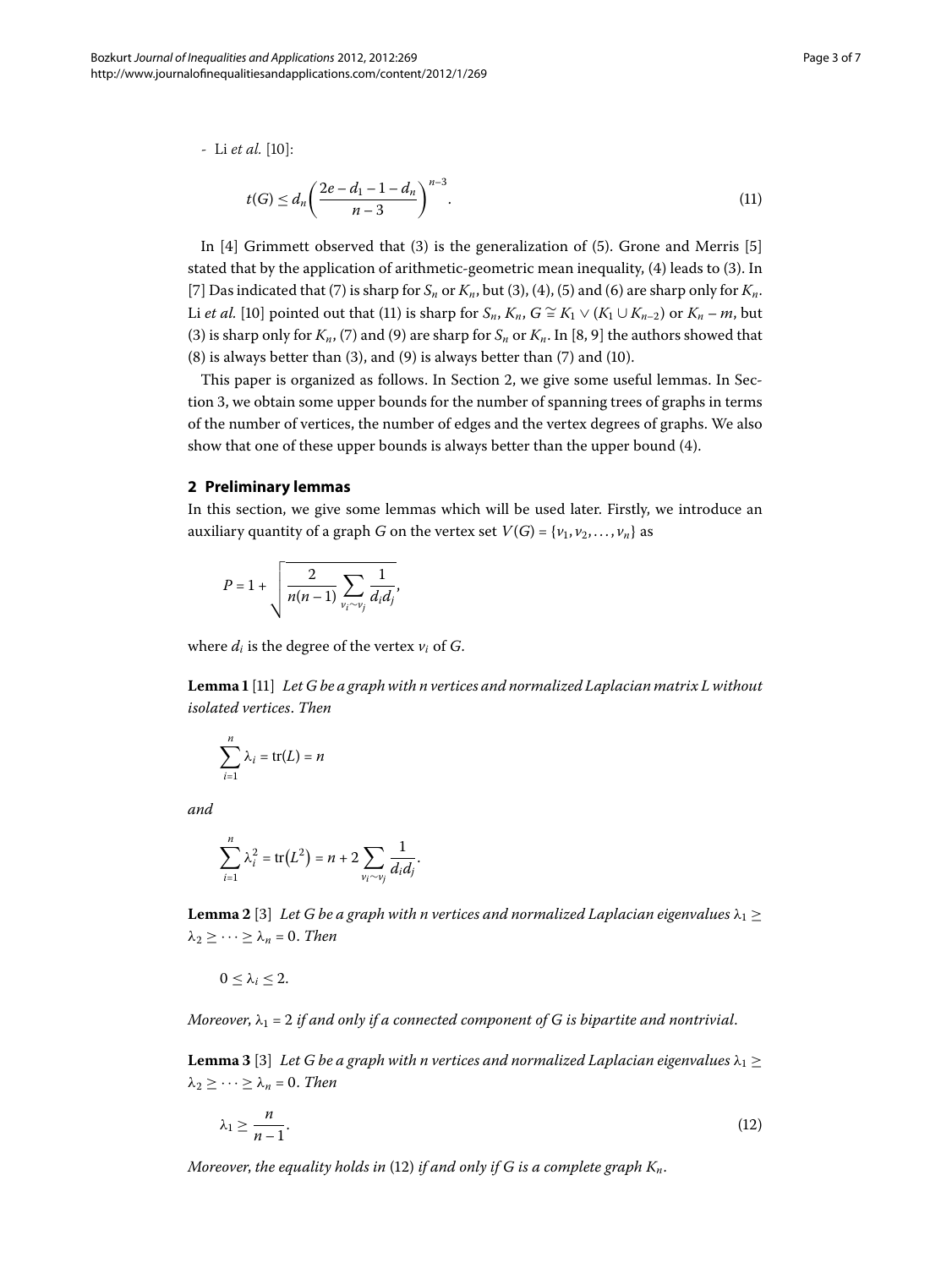<span id="page-3-7"></span><span id="page-3-6"></span>**Lemma**  [] *Let G be a graph with n vertices and normalized Laplacian eigenvalues*  $\lambda_1 \geq \lambda_2 \geq \cdots \geq \lambda_n = 0$ . *Then* 

<span id="page-3-8"></span><span id="page-3-2"></span><span id="page-3-1"></span>
$$
\lambda_1 \ge P. \tag{13}
$$

<span id="page-3-4"></span>*Moreover, the equality holds in* [\(](#page-3-1)13) *if and only if G is a complete graph*  $K_n$ .

**Lemma 5** [12[\]](#page-6-11) *The lower bound* [\(](#page-3-1)13) *is always better than the lower bound* (12).

**Lemma 6** [12] Let G be a connected graph with  $n > 2$  vertices. Then  $\lambda_2 = \lambda_3 = \cdots = \lambda_{n-1}$  if *and only if*  $G \cong K_n$  *or*  $G \cong K_{p,q}$ *.* 

<span id="page-3-5"></span>**Lemma** 7 [13] Let G be a graph with n vertices and without isolated vertices. Suppose G *has the maximum vertex degree equal to d*. *Then*

$$
\sum_{\nu_i \sim \nu_j} \frac{1}{d_i d_j} \ge \frac{n}{2d_1}.\tag{14}
$$

<span id="page-3-0"></span>*Moreover, the equality holds in* [\(](#page-3-2)14) *if and only if G is a regular graph.* 

**Lemma 8** [14[\]](#page-6-13) Let  $x_i > -1$  for  $1 \le i \le n$ . If  $\sum_{i=1}^n x_i = 0$  and  $\sum_{i=1}^n x_i^2 \ge c^2(1 - n^{-1})$ , then

<span id="page-3-3"></span>
$$
\sum_{i=1}^n \ln(1+x_i) \leq \ln(1+c-cn^{-1}) + (n-1)\ln(1-cn^{-1}).
$$

#### **3 Main results**

Now we present the main results of this paper following the ideas in  $[8]$  $[8]$  and  $[9]$ . Note that *P* was defined earlier in the previous section.

**Theorem**  *Let G be a graph with n vertices and without isolated vertices*. *Then*

$$
t(G) \le (1 + (n-2)b)(1-b)^{n-2} \left(\frac{n}{n-1}\right)^{n-1} \left(\frac{\prod_{i=1}^{n} d_i}{2e}\right),\tag{15}
$$

*where b* =  $\left(\frac{n-1-d_1}{n(n-2)d_1}\right)^{1/2}$ .

*Proof* If *G* is disconnected, then  $t(G) = 0$  $t(G) = 0$  $t(G) = 0$  and (15) follows. Now we assume that *G* is con-nected. From [\(](#page-1-8)2), we have

$$
0 < t(G) = \left(\frac{\prod_{i=1}^{n} d_i}{2e}\right) \lambda_1 \cdots \lambda_{n-1}
$$

since  $\lambda_{n-1} > 0$ . Let  $q = \frac{n}{n-1}$  and  $x_i = \frac{\lambda_i}{q} - 1$  for  $1 \le i \le n - 1$ . Then  $x_i > -1$ . Moreover, by Lemma 1 and Lemma 7[,](#page-3-4) we get

$$
\sum_{i=1}^{n-1} x_i = \sum_{i=1}^{n-1} \left( \frac{\lambda_i}{q} - 1 \right) = 0
$$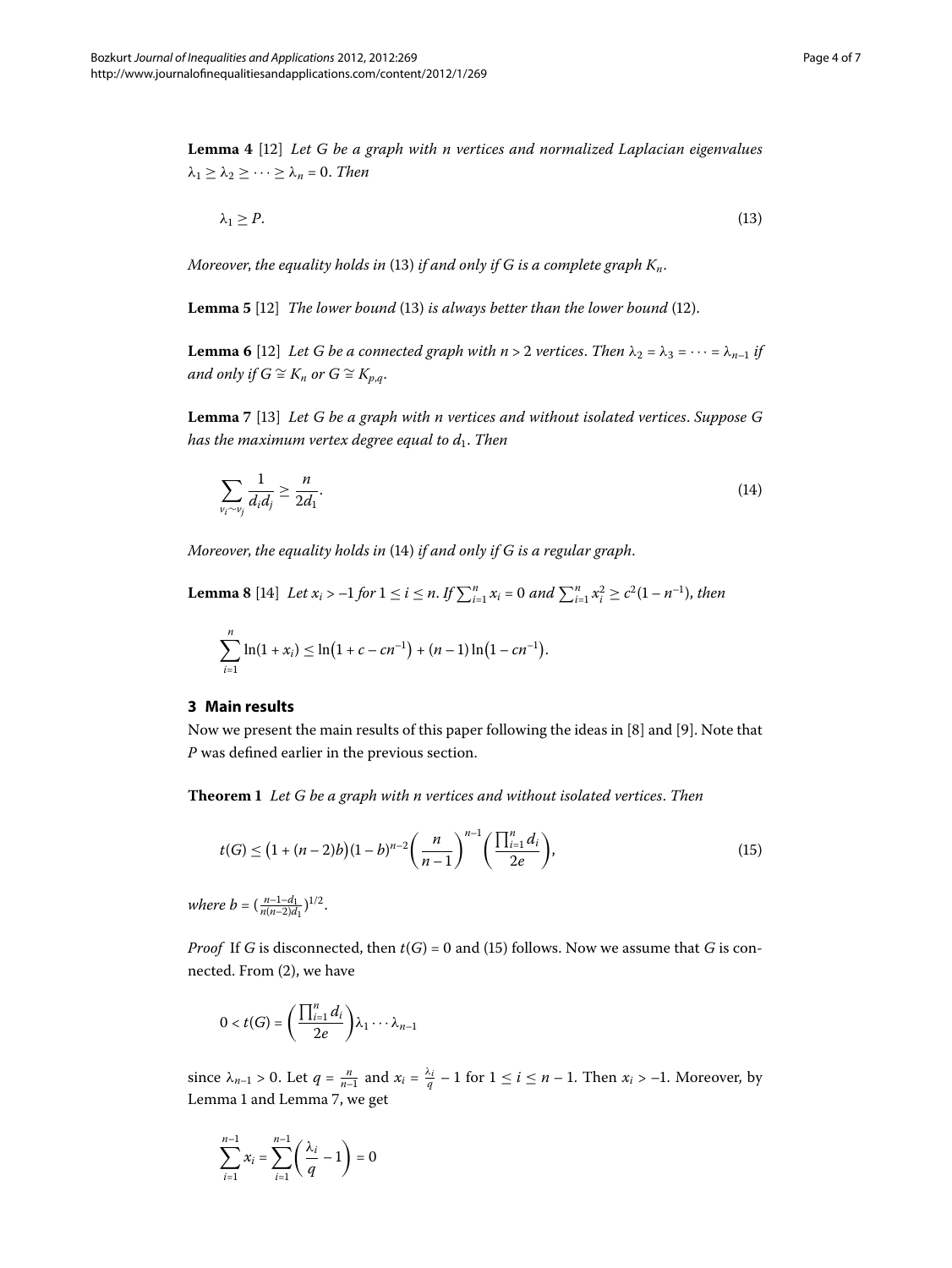and

$$
\sum_{i=1}^{n-1} x_i^2 = \sum_{i=1}^{n-1} \left(\frac{\lambda_i}{q} - 1\right)^2
$$
  
=  $(n-1) - \frac{2 \sum_{i=1}^{n-1} \lambda_i}{q} + \frac{\sum_{i=1}^{n-1} \lambda_i^2}{q^2}$   

$$
\geq (n-1) - 2(n-1) + \left(\frac{n-1}{n}\right)^2 \left(n + \frac{n}{d_1}\right)
$$
  
=  $\frac{(n-1)^2}{nd_1} - \left(\frac{n-1}{n}\right)$   
=  $\frac{(n-1)^2(n-1-d_1)}{n(n-2)d_1} \left(1 - \frac{1}{n-1}\right)$   
=  $((n-1)b)^2 \left(1 - \frac{1}{n-1}\right).$ 

Then by Lemma 8[,](#page-3-5) we obtain

$$
\prod_{i=1}^{n-1} (1+x_i) \leq \left(1+(n-1)b-\frac{(n-1)b}{n-1}\right)(1-b)^{n-2}.
$$

Therefore, we arrive at

$$
\prod_{i=1}^{n-1} \lambda_i \le (1 + (n-2)b)(1-b)^{n-2} \left(\frac{n}{n-1}\right)^{n-1}
$$

and

$$
t(G) \leq (1 + (n-2)b)(1-b)^{n-2}\left(\frac{n}{n-1}\right)^{n-1}\left(\frac{\prod_{i=1}^{n}d_i}{2e}\right).
$$

Hence, the result holds.

**Remark 1** Let  $f(b) = (1 + (n-2)b)(1-b)^{n-2}$ . Then

$$
f'(b) = -(n-2)(n-1)b(1-b)^{n-3} \le 0
$$

for  $0 \le b \le 1$ . Therefore,  $f(b) \le f(0) = 1$ ; see [\[](#page-6-7)8]. Hence, we conclude that the upper bound (15[\)](#page-3-3) is always better than the upper bound (4). Moreover, if *G* is the complete graph  $K_n$ , then the equality holds in [\(](#page-3-3)15).

**Theorem**  *Let G be a connected graph with n* > *vertices*. *Then*

$$
t(G) \le P\left(\frac{n-P}{n-2}\right)^{n-2} \left(\frac{\prod_{i=1}^{n} d_i}{2e}\right).
$$
\n(16)

*Moreover*, *the equality holds in* [\(](#page-4-0)) *if and only if G is the complete graph Kn*.

<span id="page-4-0"></span> $\Box$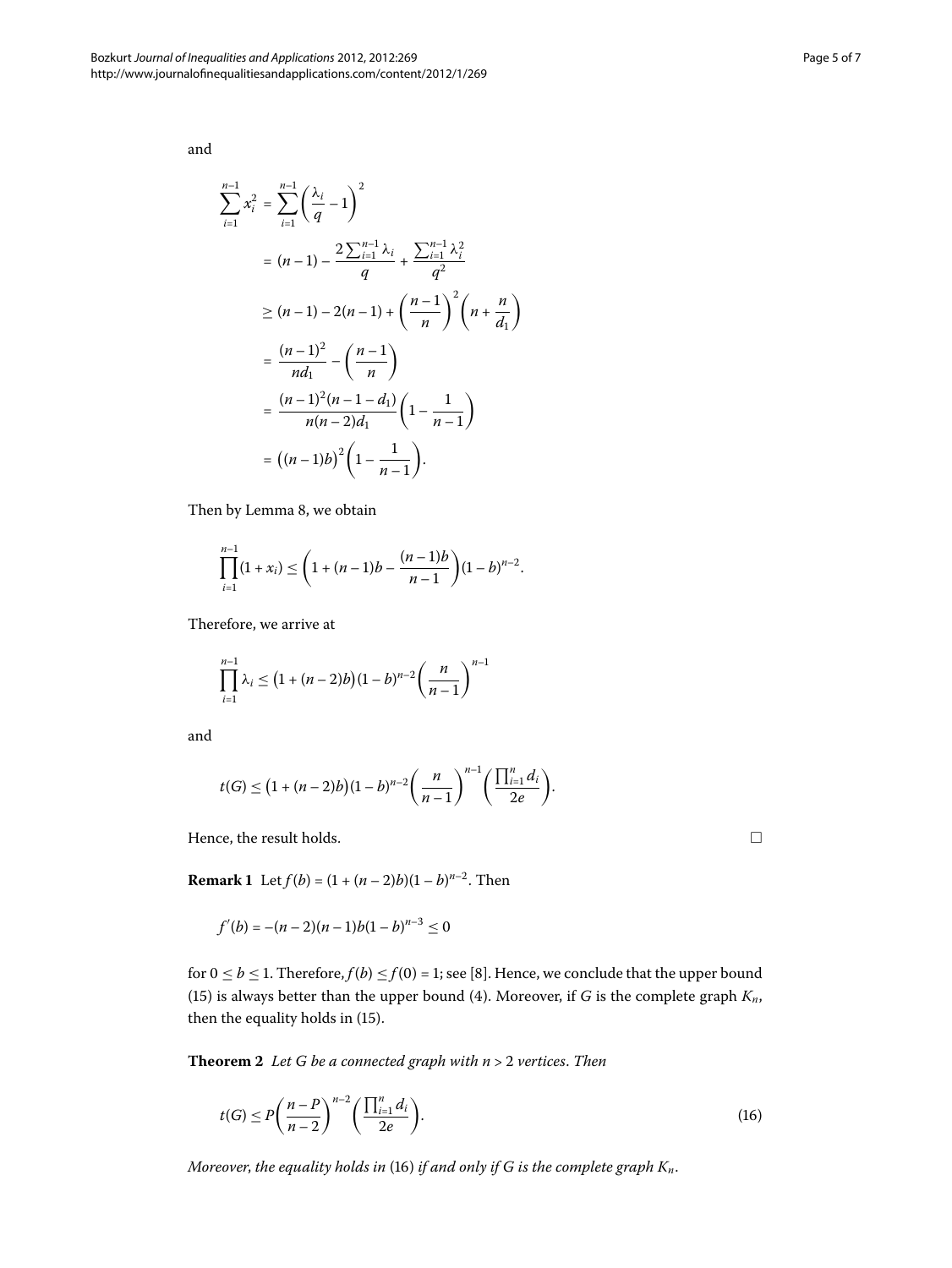*Proof* From [\(](#page-1-8)2) and Lemma 1[,](#page-2-3) we get

$$
t(G) = \left(\frac{\prod_{i=1}^{n} d_i}{2e}\right) \prod_{i=1}^{n-1} \lambda_i = \left(\frac{\prod_{i=1}^{n} d_i}{2e}\right) \lambda_1 \prod_{i=2}^{n-1} \lambda_i
$$
  

$$
\leq \left(\frac{\prod_{i=1}^{n} d_i}{2e}\right) \lambda_1 \left(\frac{\sum_{i=2}^{n-1} \lambda_i}{n-2}\right)^{n-2}
$$
  

$$
= \left(\frac{\prod_{i=1}^{n} d_i}{2e}\right) \lambda_1 \left(\frac{\sum_{i=1}^{n-1} \lambda_i - \lambda_1}{n-2}\right)^{n-2} = \left(\frac{\prod_{i=1}^{n} d_i}{2e}\right) \lambda_1 \left(\frac{n-\lambda_1}{n-2}\right)^{n-2}.
$$

For  $P \leq x \leq 2$ , let

$$
f(x) = x(n - x)^{n-2}.
$$

By Lemma 4 and Lemma 5, we have that

$$
\lambda_1 \ge P \ge \frac{n}{n-1}
$$

and

$$
f'(x) = f(x) \frac{n - (n-1)x}{x(n-x)} \le 0
$$

for  $P \le x \le 2$ . Hence,  $f(x)$  $f(x)$  takes its maximum value at  $x = P$  and (16) follows.

If the equality holds in [\(](#page-4-0)16), then all inequalities in the above argument must be equalities. Hence, we have

<span id="page-5-0"></span>
$$
\lambda_1 = P
$$
 and  $\lambda_2 = \cdots = \lambda_{n-1}$ .

Then by Lemma 4 and Lemma 6, we conclude that *G* is the complete graph  $K_n$ .

Conversely, we can easily see that the equality holds in  $(16)$  $(16)$  for the complete graph  $K_n$ .  $\Box$ 

Now we consider the bipartite graph case of the above theorem.

**Theorem**  *Let G be a connected bipartite graph with n* > *vertices*. *Then*

$$
t(G) \le \frac{\prod_{i=1}^{n} d_i}{e}.\tag{17}
$$

*Moreover, the equality holds in* (17) *if and only if*  $G \cong K_{p,q}$ *.* 

*Proof* Since *G* is a connected bipartite graph, by Lemma 2, we have  $\lambda_1 = 2$ . Considering this[,](#page-2-3)  $(2)$  $(2)$  and Lemma 1, we obtain

$$
t(G) = \left(\frac{\prod_{i=1}^{n} d_i}{2e}\right) \prod_{i=1}^{n-1} \lambda_i = \left(\frac{\prod_{i=1}^{n} d_i}{2e}\right) \lambda_1 \prod_{i=2}^{n-1} \lambda_i
$$
  

$$
\leq \left(\frac{\prod_{i=1}^{n} d_i}{e}\right) \left(\frac{\sum_{i=2}^{n-1} \lambda_i}{n-2}\right)^{n-2} = \left(\frac{\prod_{i=1}^{n} d_i}{e}\right) \left(\frac{n-\lambda_1}{n-2}\right)^{n-2} = \frac{\prod_{i=1}^{n} d_i}{e}.
$$